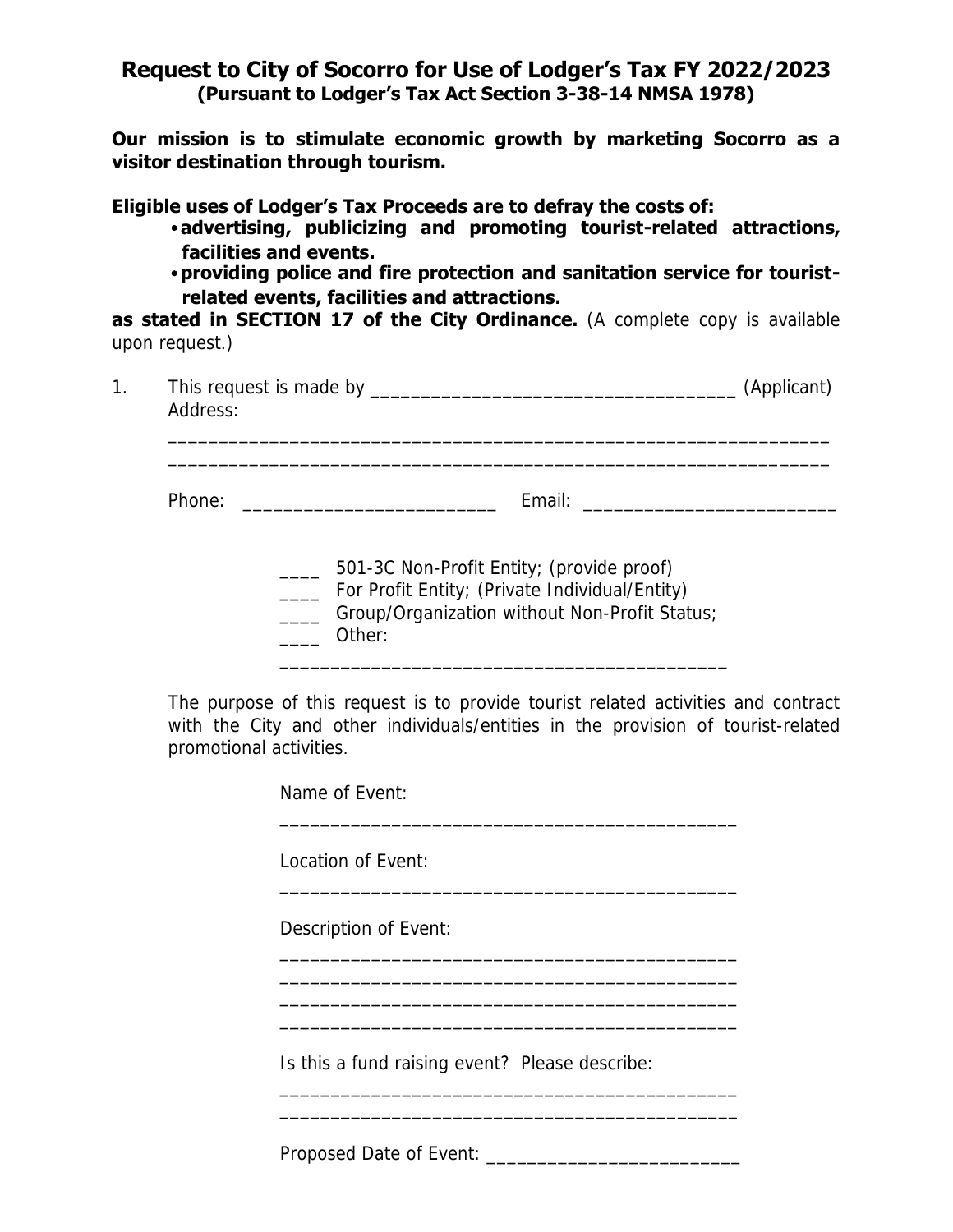It is proposed by Applicant that the City will be functioning as  $a(n)$ :

# **\_\_\_\_ Advertiser** (up to \$500)

Applicant may be either a legal non-profit or a "for" profit entity. The City's primary role in this event will be to purchase an advertisement supporting the event. The City shall not be responsible for putting on the event or assume any liability for the event. It is the sole responsibility of the Applicant to insure and oversee the event. Any printed material provided for the event by City funds must be approved by City personnel (Tourism Director) prior to use**. All printed material must include the City logo, and indicate that City of Socorro Lodger's Tax funds were used in the purchase of said items.** Logo size: (min. of 3/4 inch in size for print ads and a min. of 1 3/4 inches in size on t-shirts), **Lodger's Tax Fund recognition** (min of 10 pt font)**, etc.**



(The city logo must include the words City of Socorro)

- Accountability of the event will be limited to the cost of the advertisement only. (The City may be invoiced with tear sheet and payment will be made to the vendor.)

- Applicant shall not be obligated to furnish an event budget.

# Any funding request over \$500, the City then becomes a Limited Sponsor

**Limited Sponsor** - (for legal non-profit organizations or for-profit organizations with full financial disclosure) - The City may assist with certain aspects of this event (i.e. City property/facilities used to carry out the event, City tent placed at the event, t-shirts purchased for the event, etc.). The City assumes no liability for any acts or occurrences caused by the Applicant or third parties. Printed material must be approved by City personnel (Tourism Director) prior to use. **All printed material must include the City logo, and indicate that City of Socorro Lodger's Tax funds were used in the purchase of said items.** (see logo requirements above – same as advertiser)

**\*** Any funding request in excess of \$500 must obtain Lodger's Tax Act (LTA) Board approval.

**\*** Any purchases over \$500 for t-shirts or other promotional pieces are required to obtain three price quotes.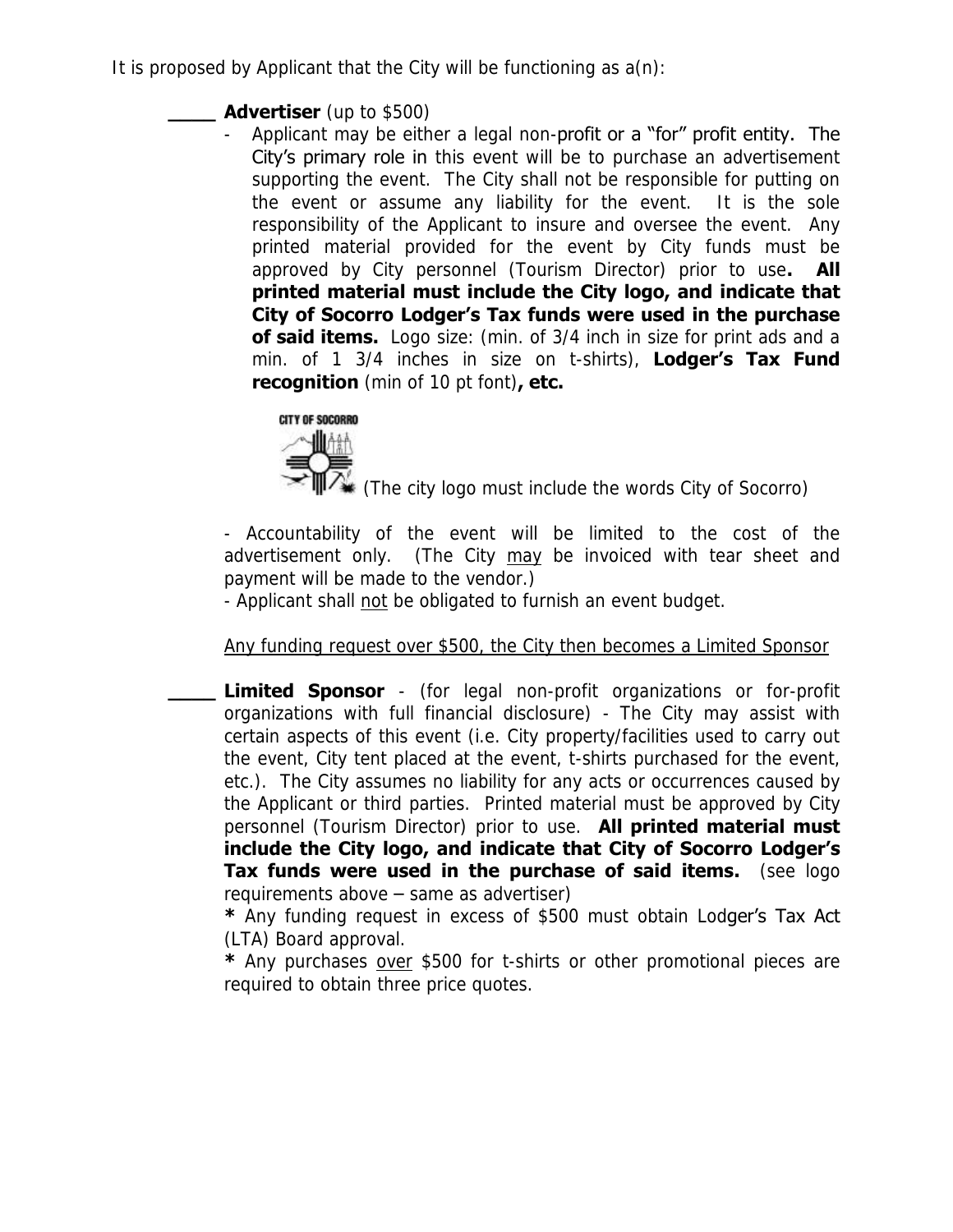# • BEFORE EVENT

- Applicant is required to provide an estimated budget to include: Revenue (income from sponsors, sales, booth space fees, etc.) and Expenses (advertising, rental fees, etc.).

# FOLLOWING EVENT

- Applicant is required to submit a detailed report showing Revenues, Expenses, Advertising tear sheets, number of local and out of town visitors at the event along with the number of motel rooms filled as a result of event within **45 days** following the event.

- Applicant shall provide accurate financial records (invoices, receipts, etc.) for all items for which the City pays.

- A. For Profit Entity The City will require Applicant to provide a detailed revenue and expenditure breakdown of the event. As a sponsor and contributor to the event, City personnel will be required to maintain financial records in accordance with the New Mexico Public Records Act.
- B. Legal Non-profit Entity The City will require Applicant to provide a detailed revenue and expenditure breakdown of the event.

#### 2. Use of Funds

The use of City of Socorro Lodger's tax funds are outlined by City Ordinance No.  $LT-96-02$ . The requirements as outlined by the City's Lodger's Tax Ordinance must be adhered to in the execution of all aspects of this request. Applicant acknowledges that a complete copy is available and understands the eligible uses of Lodger's Tax Proceeds. **\*** Lodger's tax funds are not to be used to pay for motel rooms.

#### 3. Insurance and Indemnification

Applicant hereby indemnifies and holds harmless the City of Socorro from any and all loss, damages or liability arising out of any acts or omissions by Applicant, its agents, employees, vendors, subcontractors, guests or invitees. In the event Applicant's request is approved by the City, applicant agrees to provide to the City a public liability insurance policy in an amount to be determined by the City, naming the City as an additional insured.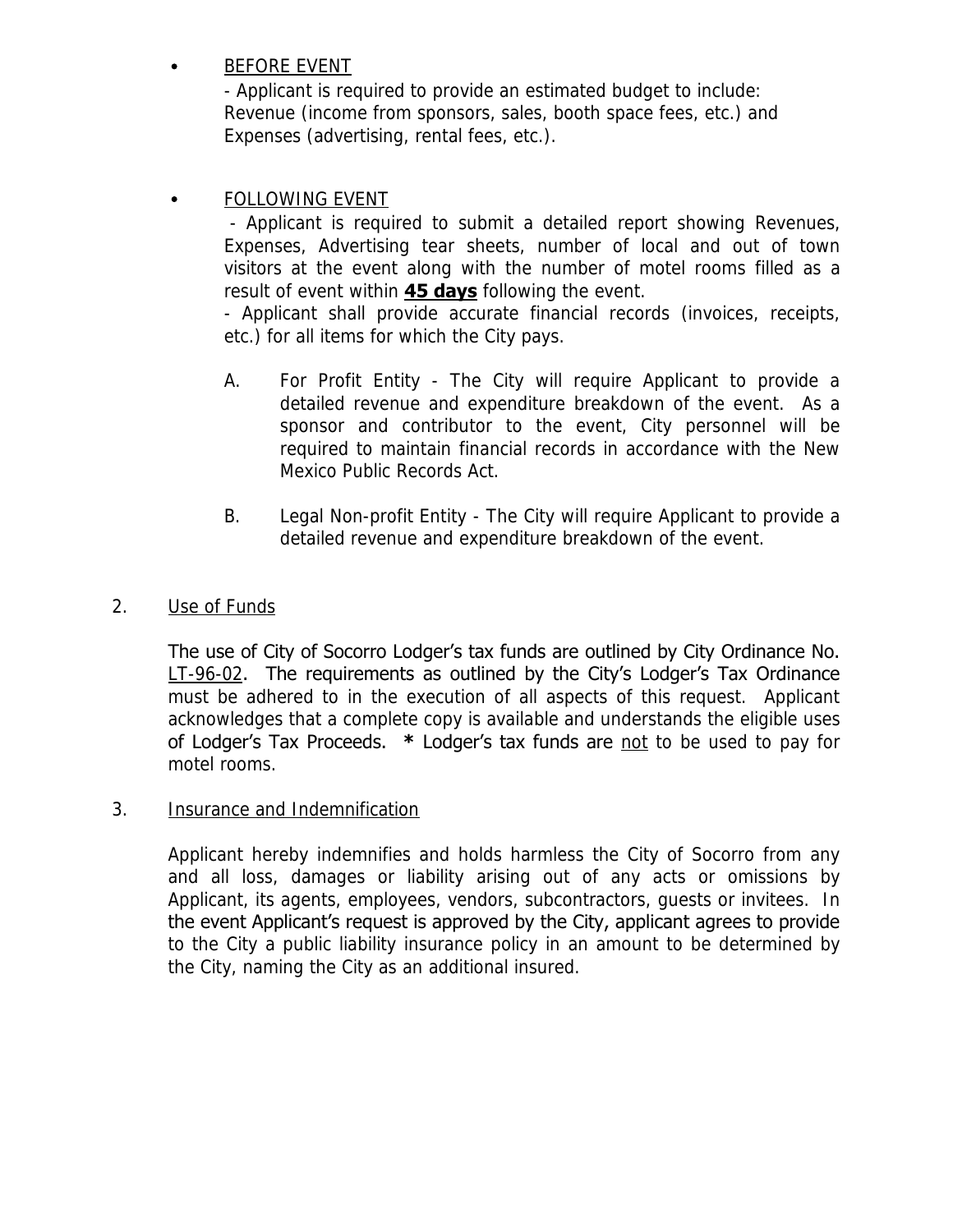4. Terms and Conditions of this Request

| А. | Contractor is requesting \$<br>as follows: | in Lodger's Tax funds to be used |
|----|--------------------------------------------|----------------------------------|
|    |                                            |                                  |
|    |                                            |                                  |
|    |                                            |                                  |

B. Any other requests (ie. Use of City property, police escort, etc. must be made at City Hall).

#### **C. It is understood by all parties that any funds generated by this event in excess of expenditures shall be dedicated to the following years event in a manner solely determined by City.**

| This request is submitted the | day o* |  |
|-------------------------------|--------|--|
|                               |        |  |

\_\_\_\_\_\_\_\_\_\_\_\_\_\_\_\_\_\_\_\_\_\_\_\_\_\_\_\_\_\_\_\_ \_\_\_\_\_\_\_\_\_\_\_\_\_\_\_\_\_\_\_\_\_\_\_\_\_\_\_\_\_\_\_\_

Applicant Signature City of Socorro

Approval

As Mayor of the City of Socorro I am authorizing the above described event with the understanding that all preliminary administrative functions have been met (i.e. budget, LTA Board approval, etc.).

Ravi Bhasker – Mayor

\_\_\_\_\_\_\_\_\_\_\_\_\_\_\_\_\_\_\_\_\_\_\_\_\_\_\_\_\_\_\_\_\_